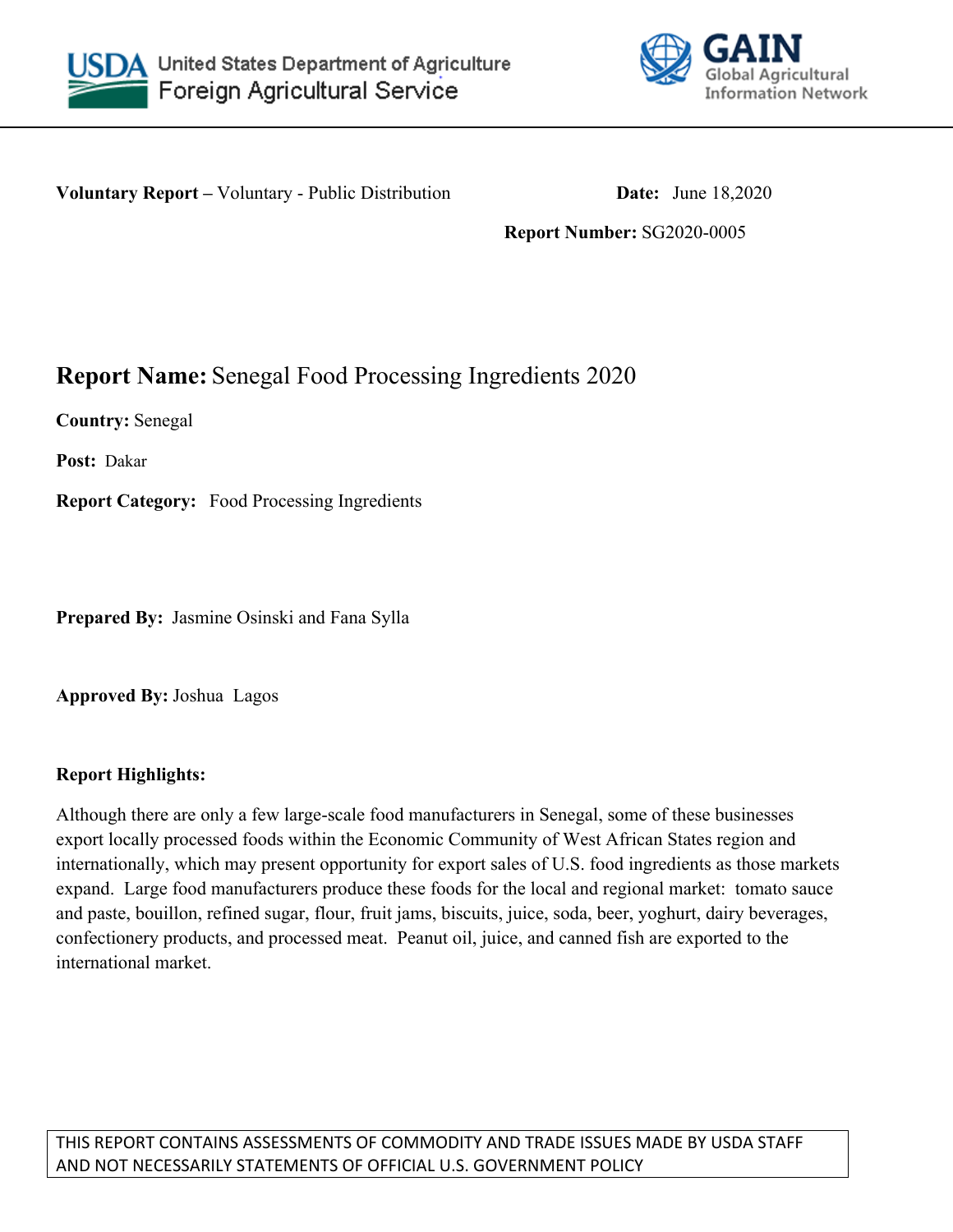# Market Fact Sheet: Senegal

#### **Executive Summary**

Senegal is one of West Africa's key economic and trade hubs with an annual gross domestic product growth rate (constant 2010 USD) of over six percent over the last five years. In 2018, its GDP (constant 2010 USD) reached \$24.5 billion. That same year, GDP per capita (constant 2010 USD) was estimated at \$1,547, a four percent increase from 2017. In 2015, Senegalese households spent on average 58 percent of their income on food and beverages, amounting to about \$208 per month. Imports constitute approximately 70 percent of Senegal's food needs.

#### **Imports of Consumer-Oriented Foods**

Senegal's modern retail and Hotel, Restaurant, and Institution sectors import consumers-oriented products to meet growing consumer demand. In 2019, Senegal imported \$769.45 million of consumer-oriented foods mainly from the EU-28 and China. In 2019, the United States was Senegal's 15th largest supplier of consumer-oriented foods with less than one percent of market share.

#### **Top Suppliers of Consumer-Oriented Foods (CY 2019)**



Source: Trade Data Monitor

#### **Food Manufacturing Industry**

Senegal's food processing industry consists of about 15,000 businesses that manufacture food products, of which almost 97 percent constitute mainly small-scale, informal operations. Only approximately 20 companies would be considered large-scale operations using modern food manufacturing technologies. These companies mainly use local foods and ingredients such as sugar cane, peanuts, fish, fruits, cereals, and vegetables to manufacture food products, but they also use imported ingredients as well.

#### **Modern Retail Sector**

Modern retail stores are expanding in Senegal. These outlets sell locally produced food, as well as imported food from Europe, Asia, South Africa, Morocco, and neighboring ECOWAS countries. Most of these stores are located in Dakar, and their main customers are middle- and upper-class Senegalese consumers and expatriates.

#### **Senegal: Quick Facts**

Consumer-Oriented Exports to Senegal from the World (USD): \$769.45 million (2019) Agricultural Trade Flows in 2019 (USD billion)\*: Food & Agricultural Product Exports to World \$0.45 Food & Agricultural Product Imports from World \$1.60 Food Industry Gross Sales (U.S. \$ billion) 2015: Food Industry Revenues: estimated at 9.9 percent of the domestic market sale five Senegalese Food Manufacturers sen, Kirène, CDA, Nestle, Grands Moulin de Dakar P/Population: ulation:  $15.9$  million (2018 est.) P (constant 2010 USD): \$24.5 billion (2018 est.) P per capita (constant 2010 USD): \$1,547 (2018 est.)

 Source: Trade Data Monitor, World Bank, FAS research \*References export data only

#### **Analysis and Challenges**

| Auvantages                    | <b>Challenges</b>            |
|-------------------------------|------------------------------|
| Senegalese food               | Limited development of the   |
| manufacturing companies'      | food processing sector with  |
| perception of U.S. food       | only a handful of processors |
| ingredients is very positive. | demanding imported           |
|                               | ingredients.                 |
| Due to a lack of local        | Although the regional market |
| supplies, imported            | is growing, it is a price    |
| ingredients and               | sensitive market. Less       |
| intermediate food products    | expensive ingredients from   |
| are needed for food           | other origins may be more    |
| processing.                   | competitive.                 |

Data and Information Sources: World Bank, Trade Data Monitor, Ministry of Economy & Finance, FAS Dakar research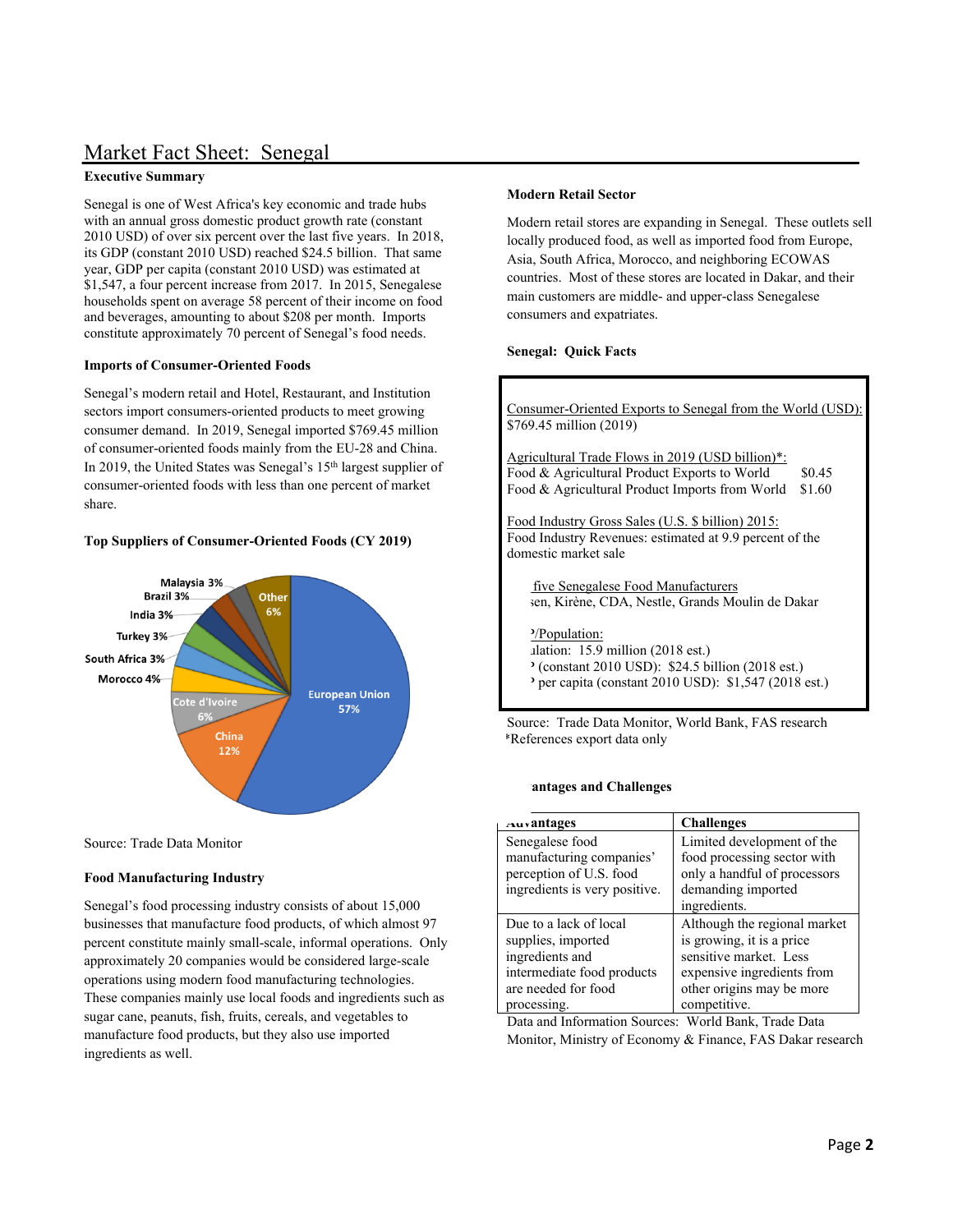### **SECTION I. MARKET SUMMARY**

Imports constitute approximately 70 percent of Senegal's food needs. According to the World Bank, Senegal is one of the strongest economies in West Africa, with an annual gross domestic product (GDP) growth rate of over six percent over the last three years. Although representing a small segment of the total population, a growing middle- to upper-class consumer base is gradually changing its buying habits and food preferences, which is leading to increased demand for high-value foods. Most of Senegal's imported food and agricultural products originate from Europe and Asia. For calendar year (CY) 2019, the U.S. exported \$6 million of food and agricultural products to Senegal, representing less than one percent of total global food and agricultural product exports to the Senegalese market. Consumer oriented products currently represent the largest share of U.S. agricultural exports to Senegal, accounting for 49 percent in CY 2019.

#### **Senegal's Food Manufacturing Industry**

In 2015, Senegal's National Statistic and Demographic Agency estimated there are approximatively 15,000 business that manufacture food products, of which almost 97 percent constitute mainly smallscale, informal operations. Only approximately 20 companies would be considered large-scale operations using modern food manufacturing technologies. The entire food manufacturing sector (formal and informal) employs 6.4 percent of Senegal's labor force, 58.6 percent of which have formal employment. The revenue generated by this sector represented 9.9 percent of Senegal's total GDP in 2016.

Although there are only a few large-scale food manufacturers in Senegal, some of these businesses export locally processed foods within the Economic Community of West African States (ECOWAS) region and internationally. As these regional businesses grow, this may present opportunity for export sales of U.S. food ingredients. Large food manufacturers produce these foods for the local and regional market: tomato sauce and paste, fruit jams, bouillon, refined sugar, flour, biscuits, juice, soda, water, beer, yoghurt, dairy beverages, confectionery products, and processed meat. Peanut oil, juice, and canned fish are exported to the international market. Manufactured foods that contain a certain percentage of local ingredients usually can be exported duty-free within the ECOWAS region.

Senegalese companies earning at least 80 percent of their turnover from exports can become [Free Trade](http://creationdentreprise.sn/en/free-export-enterprise-status)  [Export Companies](http://creationdentreprise.sn/en/free-export-enterprise-status) and benefit from: a) a 15% reduction in corporate taxes; and b) an exemption from wage taxes, registration fees, stamp duties, subscription to business licenses, and duties and taxes levied on production equipment and raw materials.

According to ECOWAS protocols, if 60 percent of a manufactured food's ingredients originated from an ECOWAS member country, this processed food can be exported within the ECOWAS region without any extra import taxes or duties (except for value added taxes and excise duties). Likewise, agricultural commodities grown in ECOWAS member states also can be exported within the region duty free. However, in practice, reportedly some ECOWAS member states have chosen to diverge from ECOWAS protocols for some manufactured food products or raw commodities and charge import taxes on shipments traded intra-regionally.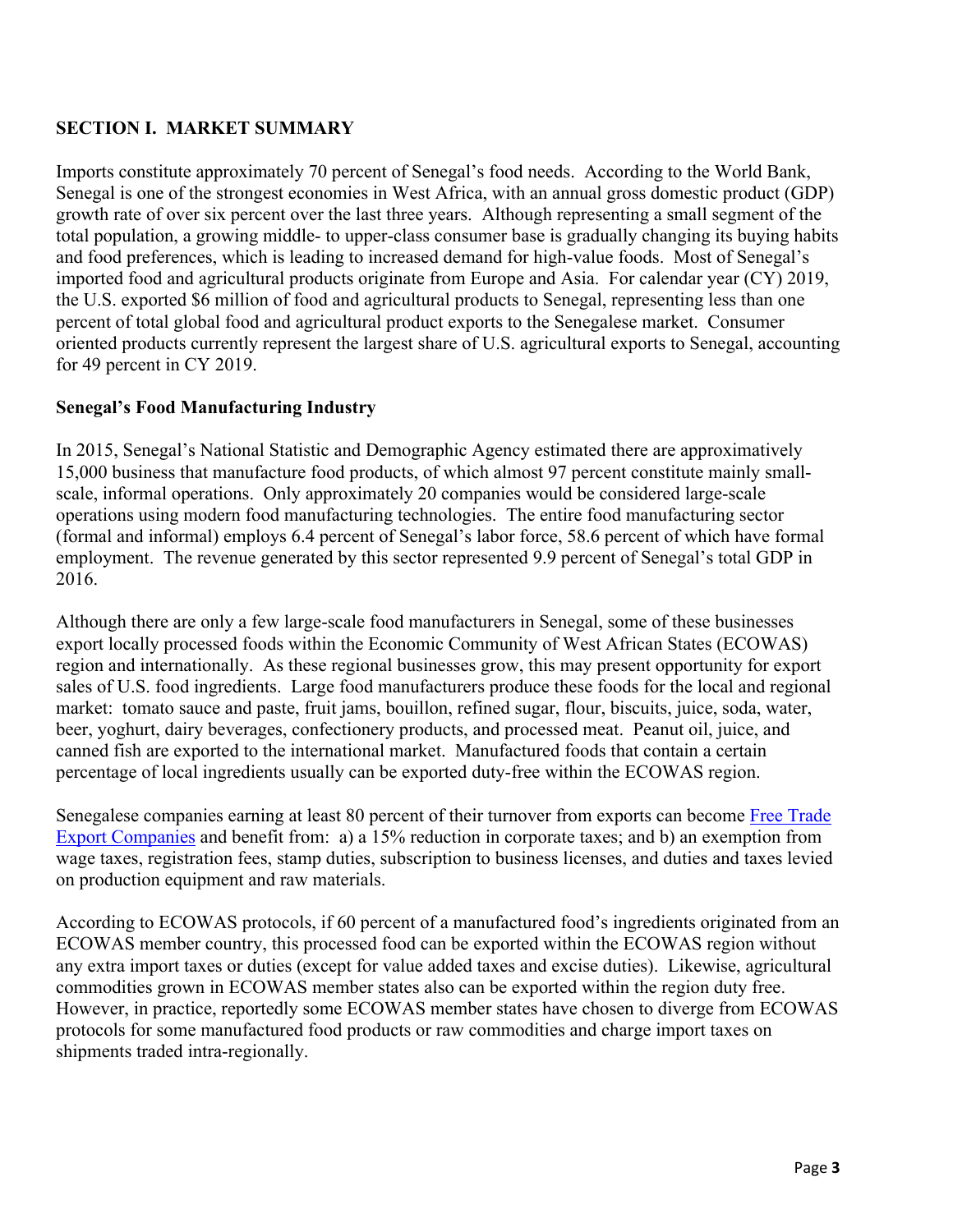### **Challenges for Senegal's Food Manufacturing Industry**

Several of Senegal's food manufacturing companies noted challenges in a variety of areas. For example, sources noted that port delays for imported ingredients are common and can negatively affect food manufacturing schedules. Taxes and fees for imported ingredients are high. Transportation can be a challenge due to poor roads, and the cold chain is generally undeveloped; only a few manufacturing food companies may have refrigerated trucks. Regarding other issues, contacts stated that electricity is expensive and unreliable and skilled labor is hard to find and retain. Moreover, in general local food wholesalers and distributors do not use a written contract; therefore, deliveries of local food ingredients must be inspected to ensure quality control.

| Advantages                              | Challenges                                                |
|-----------------------------------------|-----------------------------------------------------------|
| Senegalese food manufacturing           | In general, freight rates and transit times can be higher |
| companies' perception of U.S. food      | or longer for shipments originating from the United       |
| ingredients is very positive            | States in comparison to shipments from Europe or          |
|                                         | South Africa.                                             |
| Many of Senegal's large-scale food      | The possible application of import duties by ECOWAS       |
| manufacturing companies export to other | member countries on locally manufactured foods could      |
| ECOWAS member countries. As regional    | stifle regional demand for these products. This also      |
| demand grows, demand for imported food  | could slow demand for imported food ingredients used      |
| ingredients by food manufacturers may   | to produce these manufactured foods.                      |
| also expand as well.                    |                                                           |
| Middle- to upper-class Senegalese       | To date, no genetically engineered products or derived    |
| consumers are developing sophisticated  | products are approved in Senegal.                         |
| buying habits and exploring new foods.  |                                                           |
|                                         | Lack of transparency in rules and regulations.            |
|                                         | Senegal port fees are higher than neighboring African     |
|                                         | countries. Senegal also may impose additional taxes       |
|                                         | for certain food products.                                |
|                                         | Importing can be complex and time consuming.              |

|  |  | Table 1. Senegal: Advantages and Challenges for U.S. Exporters of Food Ingredients |
|--|--|------------------------------------------------------------------------------------|
|  |  |                                                                                    |

Source: Global Insight and FAS research

## **SECTION II. ROAD MAP FOR MARKET ENTRY**

### **A. Entry Strategy**

"Does my product have market access?" is the most important question exporters can ask as they research the Senegalese market (Please see the latest [Food and Agricultural Import Regulations and](https://www.fas.usda.gov/data/senegal-fairs-country-report-4)  [Standards](https://www.fas.usda.gov/data/senegal-fairs-country-report-4) report, Section III: Import Food Standards & Regulations/Import Procedures of this report for more details). A visit to Senegal to gain a first-hand feel of the market will be important to determine if your product has market potential. Keep in mind that the supply of imported goods in Senegal is erratic,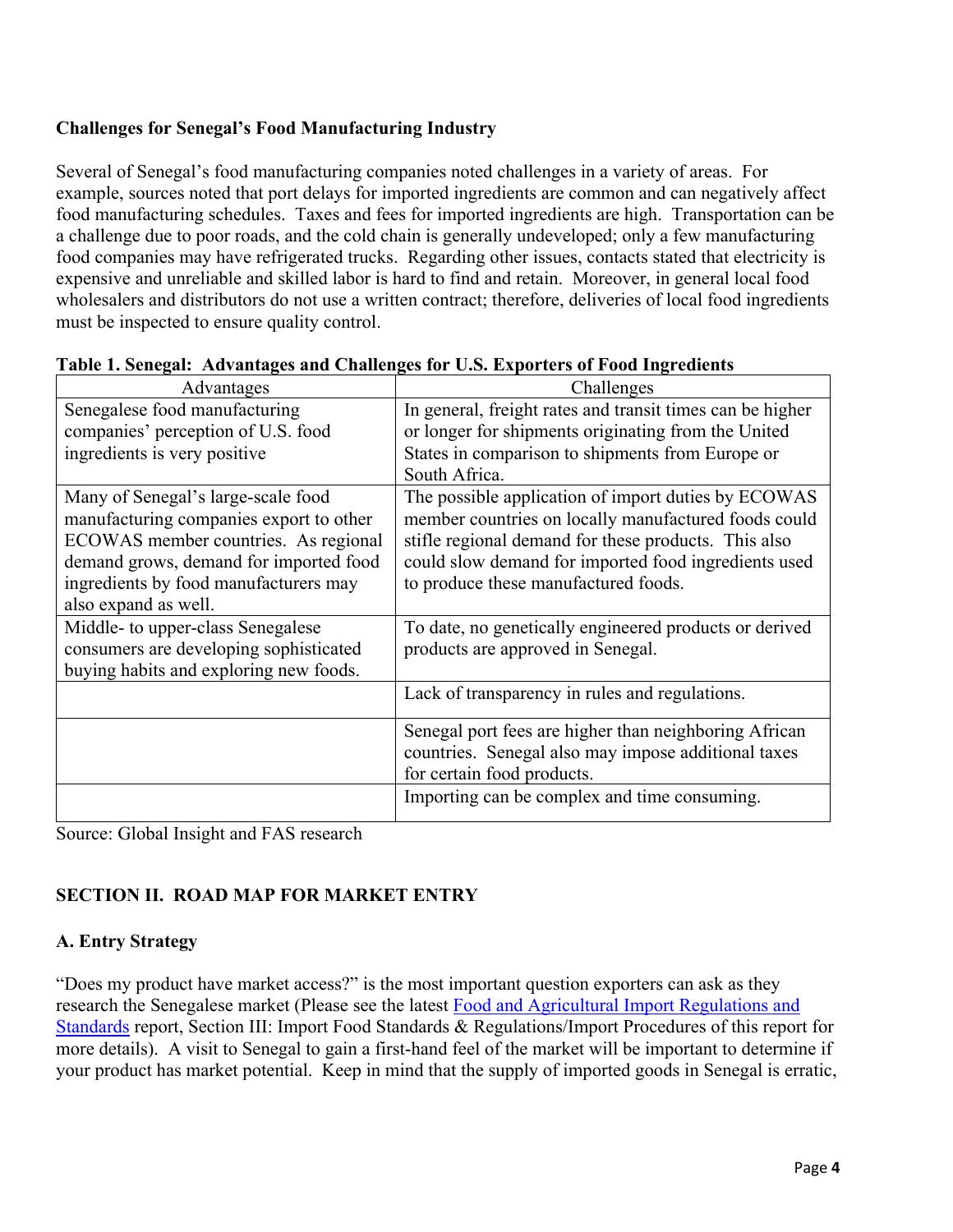which may make it difficult to understand market trends. Be cognizant that good market data may not exist.

If an exporter is still interested in the Senegalese market, the next step is to locate a reliable importer/distributor. Agents should have extensive knowledge of government regulations and institutions involved in trade, as several government bodies may have a role in regulating certain foods or agricultural products.

For more information on what to consider when selecting an importer, see the latest [Exporter Guide](https://www.fas.usda.gov/data/senegal-exporter-guide-4).

### **B. Import Requirements**

In general, documents required for the import clearance process include: a) two copies of the commercial invoices and /or a Pro Forma Invoice; b) a certificate of origin; c) a certificate of verification issued by Cotecna (if applicable); d) a bill of lading; e) if applicable, an export certificate (e.g., heath, phytosanitary etc.,); and f) an Import Declaration for Food Products. For details on import procedures and requirements specific to your products, please refer to the latest [Food and Agricultural](https://www.fas.usda.gov/data/senegal-fairs-country-report-4)  [Import Regulations and Standards](https://www.fas.usda.gov/data/senegal-fairs-country-report-4) report. For a listing of necessary export certificates, please refer to the latest [FAIRS Export Certificate](https://www.fas.usda.gov/data/senegal-fairs-export-certificate-report-4) report.

### **C. Distribution Channels**

Food products manufactured in Senegal are sold through a network of first and second tier wholesalers, informal retailers, and modern supermarkets. The smallest retailers are informal shops called "boutiques" which sell food products in residential neighborhoods as well as in traditional, open-air markets. These "boutiques" are the most common retailers in Senegal. However, Senegal also has modern supermarket chains (most of which are located in Dakar) such as Auchan, Supermarket U, Casino, and Carrefour.

### **D. Market Structure**

Many large-scale food manufacturers directly purchase imported foods and ingredients from foreign suppliers in order to ensure more consistent quality and supply as well as more competitive pricing. Otherwise, smaller food processors might buy from a local wholesaler.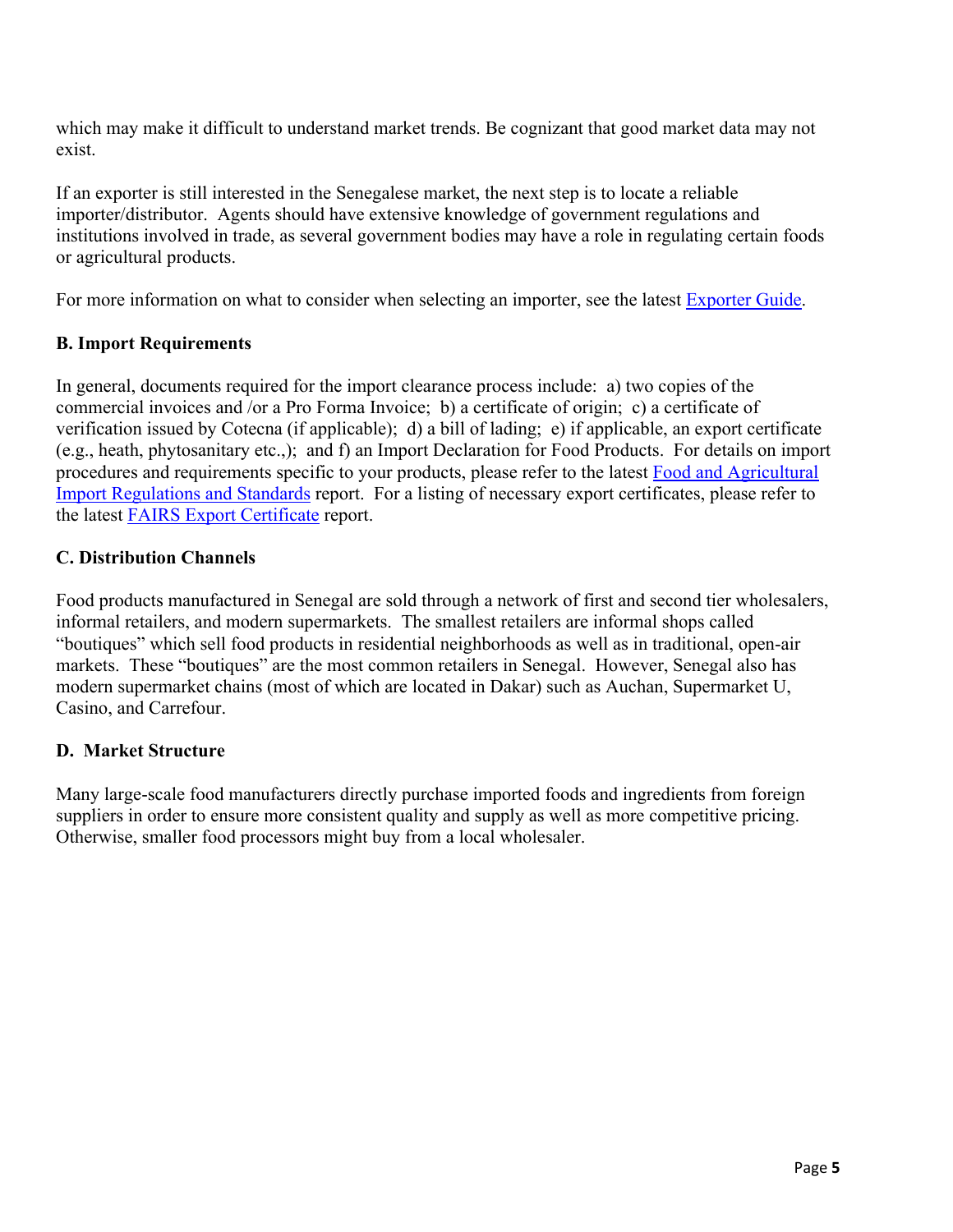## **E. Company Profiles & Company Products**

| Company              | <b>Locally Manufactured Food</b>                              | <b>Imported Foods and</b>                           | Website                                 |
|----------------------|---------------------------------------------------------------|-----------------------------------------------------|-----------------------------------------|
|                      | <b>Products</b>                                               | <b>Ingredients</b>                                  |                                         |
| Patisen              | Seasonings, chocolate spread,<br>chocolate powder, margarine, | Monosodium glutamate,<br>salt, sugar, maltodextrin, | https://www.faceb<br>ook.com/groupepa   |
|                      | powdered juice drink mix,                                     | corn starch, corn flour,                            | tisen/                                  |
|                      | peanut butter, iodized salt,                                  | vegetable oil, liquid                               |                                         |
|                      | chocolate spread, vegetable                                   | caramel, peanut paste,                              |                                         |
|                      | oil, tomato paste, mayonnaise                                 | tomato paste, cocoa                                 |                                         |
|                      |                                                               | powder                                              |                                         |
| Sedima               | Wheat flour                                                   | Wheat                                               | https://www.facebo<br>ok.com/sedimagrou |
| <b>NMA</b>           |                                                               | Wheat                                               | $\mathbf{D}$                            |
| Sanders              | Wheat flour, pasta                                            |                                                     | http://www.nmasa<br>nders.com           |
| Grands<br>Moulins de | Wheat flour                                                   | Wheat                                               | https://www.seabo<br>ardoverseas.com/l  |
| Dakar                |                                                               |                                                     | ocation/grands-                         |
| (GMD)                |                                                               |                                                     | moulins-de-dakar-                       |
|                      |                                                               |                                                     | gmd/                                    |
| Dolima               | Dairy products: yoghurt,                                      | Milk powder, natural                                | https://lalaiteriedu                    |
|                      | fresh milk, milk powder                                       | flavors                                             | berger.wordpress.                       |
|                      |                                                               |                                                     | com/nos-produits/                       |
| Kirene               | Water, juice, milk                                            | Sugar, fresh fruits, and                            | http://kirene-                          |
|                      |                                                               | concentrated juice                                  | groupe.com/                             |
| Zena Exotic          | Local fruits and vegetables                                   | Sugar, flavorings, and                              | https://www.faceb                       |
| Fruits               | processed into juices, syrups,<br>and jams                    | fresh fruits                                        | ook.com/zenaallna<br>tural/             |
| Poultrade            | Hot dogs, ham, sausage, ice                                   | Milk powder, carabeef,                              | https://www.faceb                       |
|                      | cream, chicken                                                | and cocoa powder                                    | ook.com/poultrade                       |
|                      |                                                               |                                                     | senegal/                                |
| Chaine de            | Halal processed beef products,                                | Cocoa powder, meat, milk                            | https://cdasenegal.                     |
| Distribution         | processed pork products,                                      | powder, smoked salmon,                              | com/                                    |
| Alimentaire          | processed fish, chocolate                                     | and cocoa                                           |                                         |
| (CDA)                | peanut butter spread, candy                                   |                                                     |                                         |
| Nestle               | Seasonings, broth mix                                         | Monosodium glutamate                                | https://www.nestle                      |
| Senegal              |                                                               | and yam powder                                      | .com/aboutus/glob                       |
|                      |                                                               |                                                     | alpresence                              |

# **Table 2. Senegal: Major Food Manufacturing Companies**

Source: FAS Dakar research